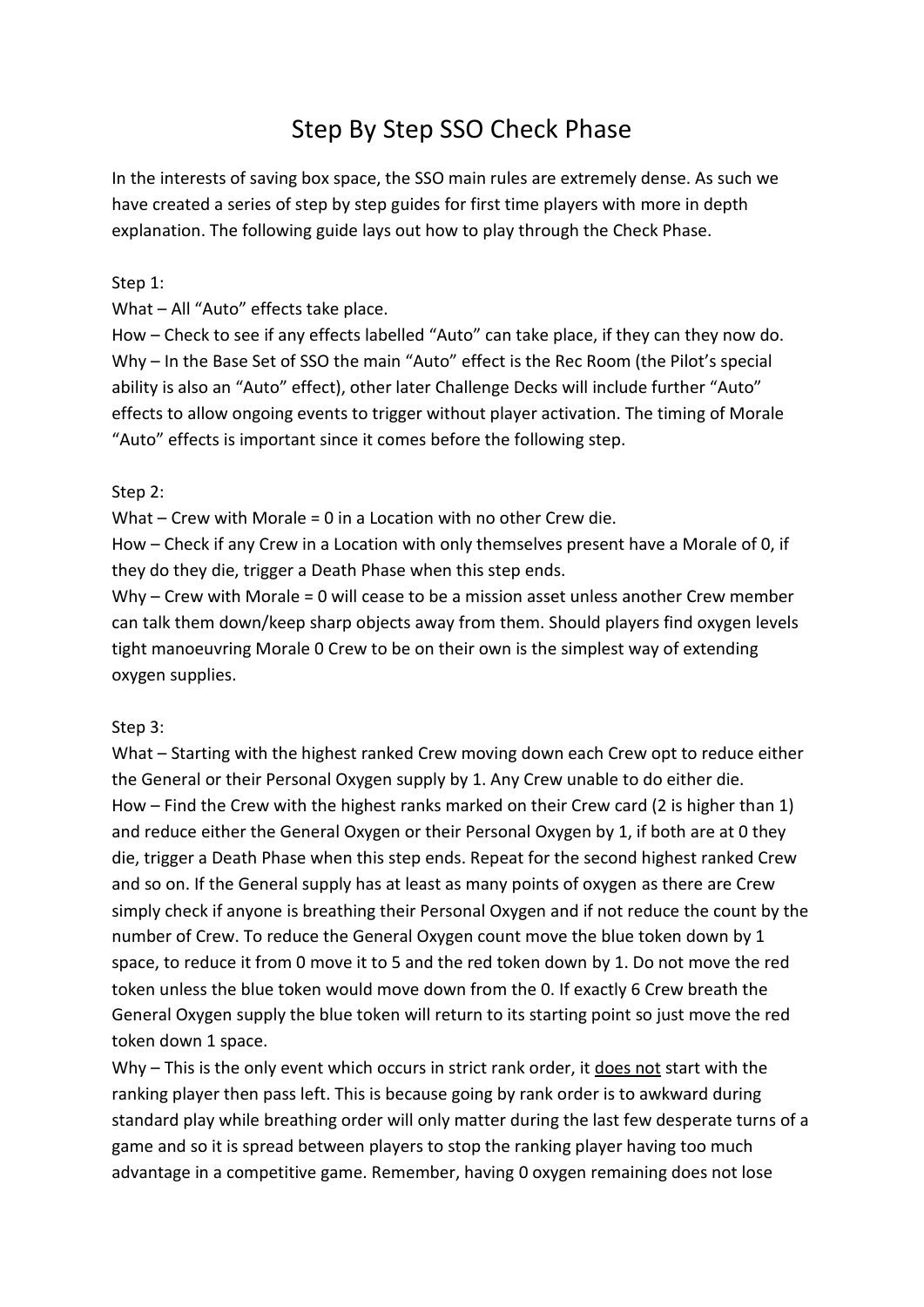players the game. If oxygen can be replenished using Crew actions, Mission rewards or Activation cards before the next Check Step 3 Crew can continue.

### Step 4:

What – Starting with the player controlling the highest ranked Crew and passing left each player's Crew may perform a single "Crew" Action printed on their Crew card or current Location.

How – Find the player controlling the Crew with the highest rank score marked on their Crew card, they activate all of their Crew in the order of their choice to perform a "Crew" Action printed on their Crew card or current Location. Crew are never forced to activate "Crew" Actions if they don't wish to, so a Pilot in the Main Airlock may choose not to transfer oxygen to their Personal supply. Crew can only ever perform a single "Crew" action each turn even if their current Location lists multiple available "Crew" actions. Once they are finished the player to their left activates all of their Crew and so on around the table.

## Step 5:

What – If a Mission's "Fail" conditions are fulfilled all Crew with rank tokens on it Try to reduce Morale by 1, then perform its "Punishment" effects, flip it face down and return any rank tokens on it to their Crew cards.

How – Look at each currently face up Mission card's "Fail" conditions, if the state written there is currently true, the Mission fails. If a Mission fails reduce the Morale of any Crew with printed rank values matching those of tokens on the Mission by 1, return those tokens to their Crew cards, and then perform the Mission's "Punishment" effects. This can mean that Crew who voted for failing Missions suffer twice. Not all "Punishment" effects cause Morale loss and some Crew may be unaffected by a Mission failing. Then flip the Mission card face down.

Why – Missions either have a time limit, in which case they fail on Mission Count = 0 (such as Search Pattern) or they require the Crew to do or not do something for a set period of time, in which case they fail when a certain action did or did not occur during the previous turn (such as A.I. Shutdown). This is the point at which they fail. Mission failure has three results: it upsets the Crew who voted for the Mission, lowering their Morale; it causes the problem the Mission was meant to deal with to continue, by triggering its punishment effects; and it allows the Mission to reoccur in future turns, since it flips it face down rather than removing it.

Failure conditions only have to be true once and at this point for a Mission to fail, but if the conditions are not true during this step the Mission does not fail. So, for example, if a Mission Count reaches 0 in a Challenge Phase then a Crew uses the Radio Pod to increase the Mission Count the Mission does not fail this turn, just because the Mission Count was at 0 because it is not currently.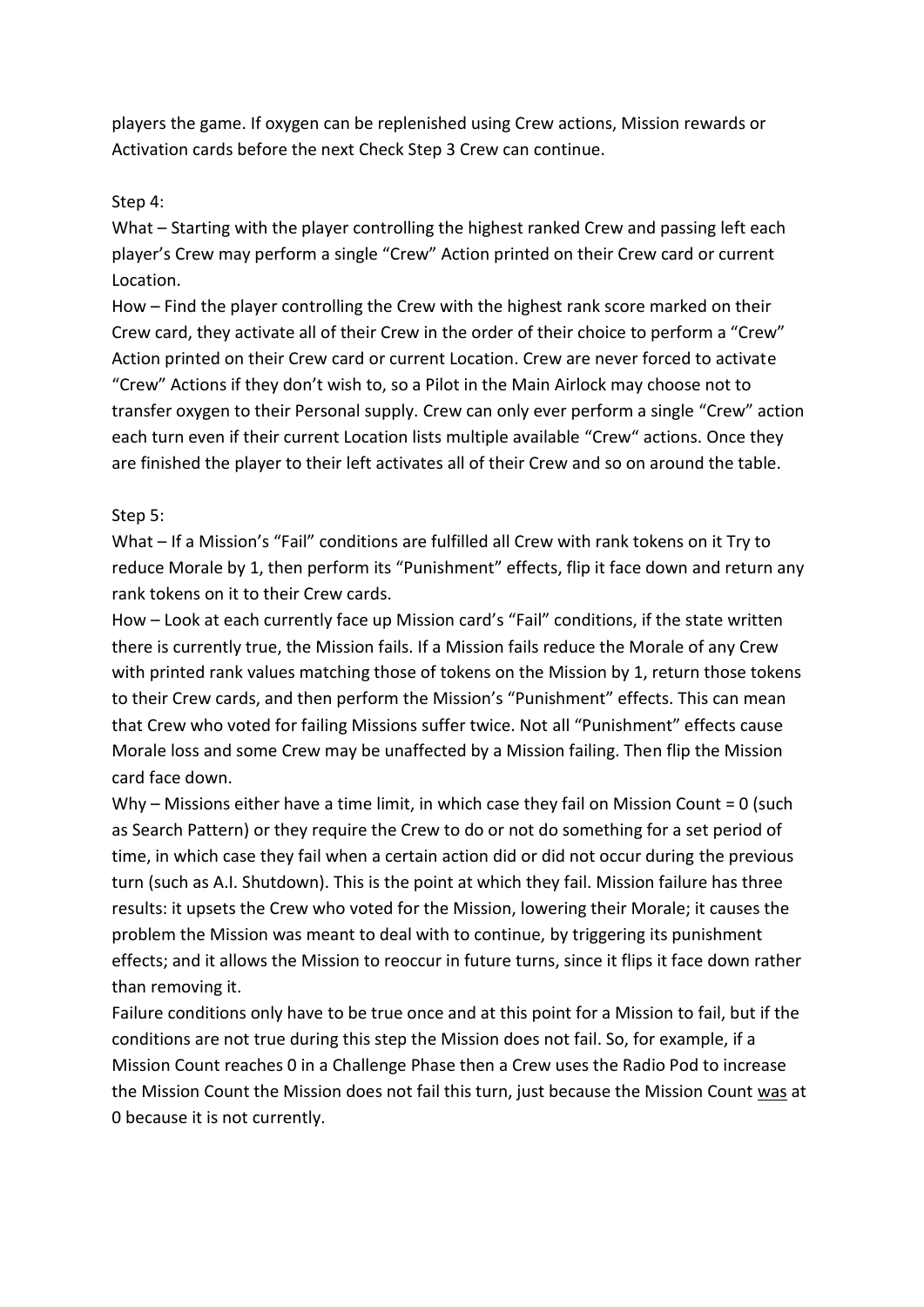Note that Missions fail before they succeed so if both the success and failure conditions are true a Mission will fail and not succeed. This means Missions with a fail condition of Mission Guide = 0 can only succeed if their Mission Guide = 1. Step 6:

What – If a Mission's "Succeed" conditions are fulfilled return all rank tokens on it to their Crew cards, perform its "Reward" effects then remove the Mission card from the game. Note – This is the only point at which the success conditions need to be true for a Mission to succeed. Successfully completed Missions are removed from the game meaning they will not trigger again.

# Detailed Explanation Of "Crew" Actions

Locations:

Main Airlock – Crew: Crew Oxy + Y, Gen Oxy – Y x 2

Crew here can increase their Personal Oxygen count any amount up to full but only if they can reduce the General count by double the amount. This is wasteful but can allow Arrays to be reached a turn earlier than using the Oxygen Hydro Pod.

Medical Pod – Crew: Any Crew Morale + 1 Crew: Any Crew Morale – 1, move rank token to target.

Crew here can raise or lower the Morale of any Crew, in any Location, including themselves. The moved rank token has to be that of the Crew that activated this ability and it will be moved to the Crew whose Morale is lowered.

Radio Pod – Crew: Move rank token Crew: Mission Guide + 1

The moved rank token has to belong to the Crew that activated this ability and it will be moved to its own Crew card. Mission Guides cannot increase past their highest level so this ability can only be used on a Mission at least 1 turn old.

Oxygen Hydro Pod – Crew: Crew Oxy + Y, Gen Oxy – Y Crew: + 1 Gen Oxy per 2 Crew here.

Crew here can increase their Personal Oxygen count any amount up to full but only if they can reduce the General Oxygen count by the same amount. They can increase the General supply by 1 but only if there are 2 Crew in the Pod, it's a big job.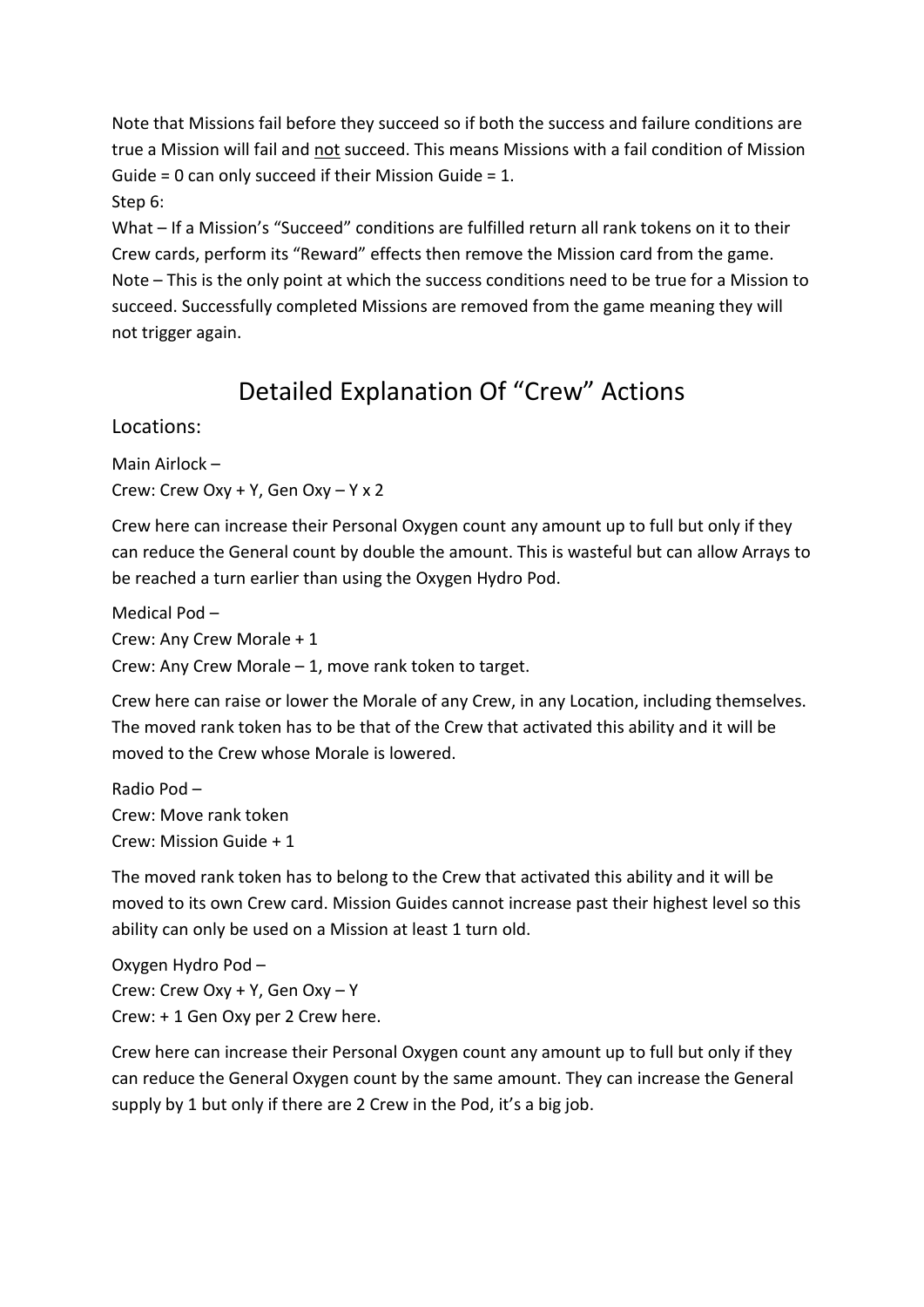Command Module – Crew: Skip Challenge Step 1 Crew: Move 1 Crew to Adjacent Location

Crew here can stop Pods without Arrays attached from shutting down by using this ability to reroute power. They can move any Crew, including themselves, to another adjacent Location.

Computer Module – Crew: Flip 1 white Location up Crew: Flip 1 Location down

Crew here can shut down any Location. If they do so they have to move their own rank token onto a Crew effected by the shut down either in the Location or, if in an Array, in an attached Pod. This is so that openly murdering other Crew costs Morale, though serial killers shutting off Arrays to kill Crew in Cryo Pods have a turn to take their finger prints off the act using the Radio Pod. Only non-Array Locations may be flipped face up.

Solar Array – Crew: Flip Adjacent Location up

This is the main way to repair Solar Arrays either shut down intentionally or smashed out by meteor strikes (the Engineer can also do so with his special ability but it would rarely be a good idea).

# Crew:

First Officer – Crew: Must flip 2 Missions face down.

Since failing Missions comes with significant punishments this ability can be used to abort Missions players know will fail to avoid such negative effects, but only if 2 Missions can be shut down at once, forcing you to sometime take the bad with the good.

Engineer – Crew: Must reduce Personal Oxygen by 2 May flip 1 Adjacent Location face up.

If the Engineer can spend the Oxygen they can use the dry dock manual override outside the ship to reboot any Location. If the Computer Module is shut down or out of reach this ability can be vital.

### Astronaut –

Crew: Must reduce General Oxygen by 6, Try to increase this Crew's Personal Oxygen by 6.